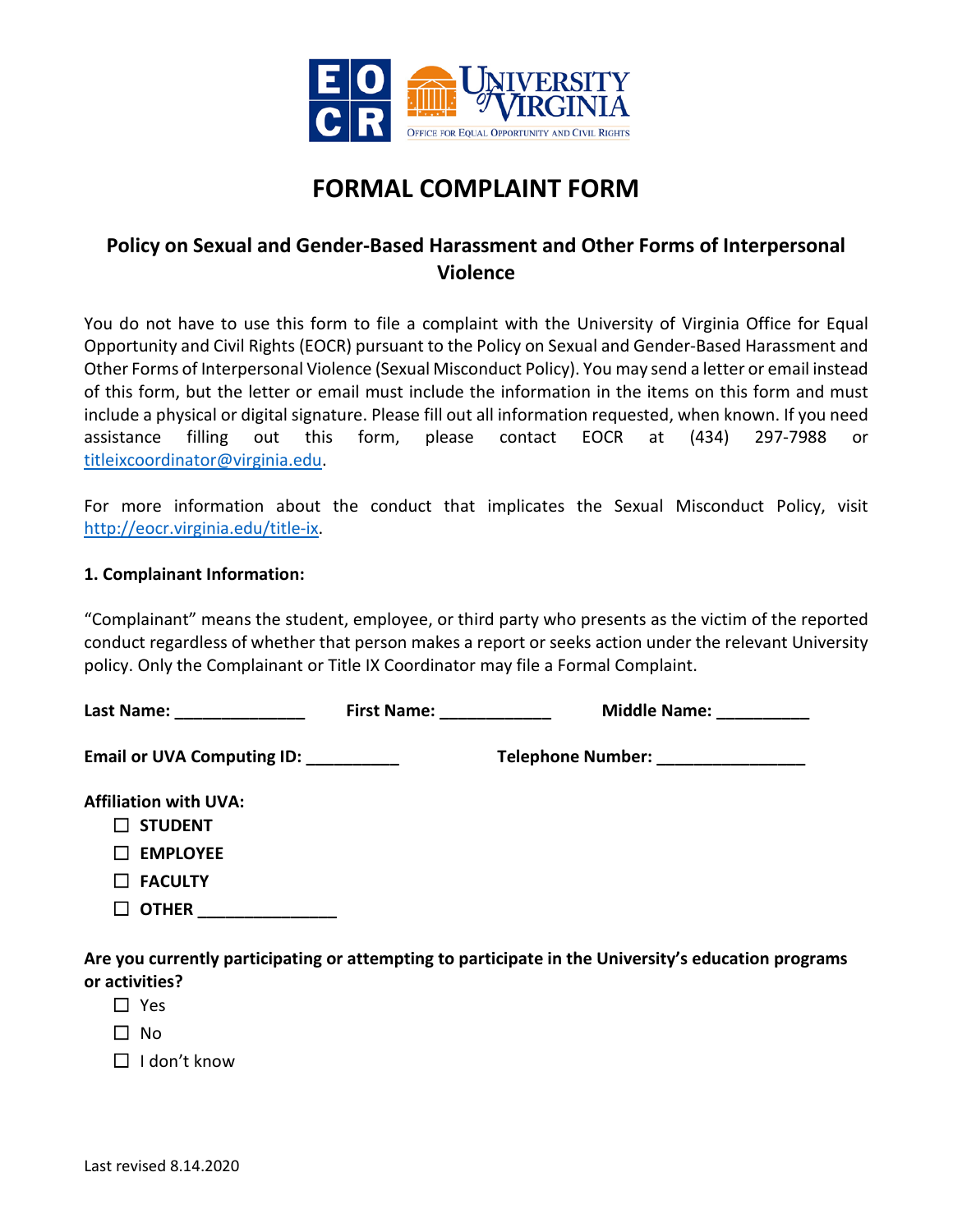## **2. Respondent Information**

"Respondent" means the student, employee, or third party who committed the reported conduct.

## **Do you know the Respondent's identity?**

|                                  | $\square$ Yes                                |                                                                                                                       |                                                                                                                                                                                         |  |  |
|----------------------------------|----------------------------------------------|-----------------------------------------------------------------------------------------------------------------------|-----------------------------------------------------------------------------------------------------------------------------------------------------------------------------------------|--|--|
|                                  |                                              |                                                                                                                       |                                                                                                                                                                                         |  |  |
|                                  |                                              | Middle Name: ______________________                                                                                   | Email or UVA Computing ID: ____________                                                                                                                                                 |  |  |
|                                  |                                              | Telephone Number: _____________________                                                                               |                                                                                                                                                                                         |  |  |
|                                  | $\mathsf{L}$<br>$\mathsf{L}$<br>ΙI<br>$\Box$ | <b>Affiliation with UVA:</b><br><b>STUDENT</b><br><b>EMPLOYEE</b><br><b>FACULTY</b><br><b>OTHER</b> ________________  |                                                                                                                                                                                         |  |  |
| $\mathbf{I}$<br>ΙI<br>П          | Resolution).                                 | No, but I have other identifying information. __________________________________<br>I cannot identify the Respondent. | I would prefer not to identify the Respondent. (Note: If the University does not have the<br>identity of the Respondent, the University will not be able to initiate Formal or Informal |  |  |
| 3. Date of Incident              |                                              |                                                                                                                       |                                                                                                                                                                                         |  |  |
|                                  | Do you know the date of the incident?        |                                                                                                                       |                                                                                                                                                                                         |  |  |
|                                  | ப<br>$\perp$                                 | Yes. Date:_________________________                                                                                   |                                                                                                                                                                                         |  |  |
|                                  | $\Box$                                       | No.<br>There are multiple dates or the conduct is ongoing. Explain:                                                   |                                                                                                                                                                                         |  |  |
| 4. Incident Location Information |                                              |                                                                                                                       |                                                                                                                                                                                         |  |  |
|                                  |                                              | Do you know the location of the incident?                                                                             |                                                                                                                                                                                         |  |  |
|                                  | $\mathsf{L}$                                 | Yes. Address:<br><u> 1980 - Jan James James Barnett, fransk politik (d. 1980)</u>                                     |                                                                                                                                                                                         |  |  |
|                                  |                                              | No, but I have other identifying information. Explain: _____________                                                  |                                                                                                                                                                                         |  |  |
|                                  | $\mathsf{L}$                                 | No.                                                                                                                   |                                                                                                                                                                                         |  |  |
|                                  | Did this occur indoors or outdoors?          |                                                                                                                       |                                                                                                                                                                                         |  |  |
|                                  |                                              | Indoors<br>$\blacksquare$                                                                                             | Unknown                                                                                                                                                                                 |  |  |

☐ Outdoors